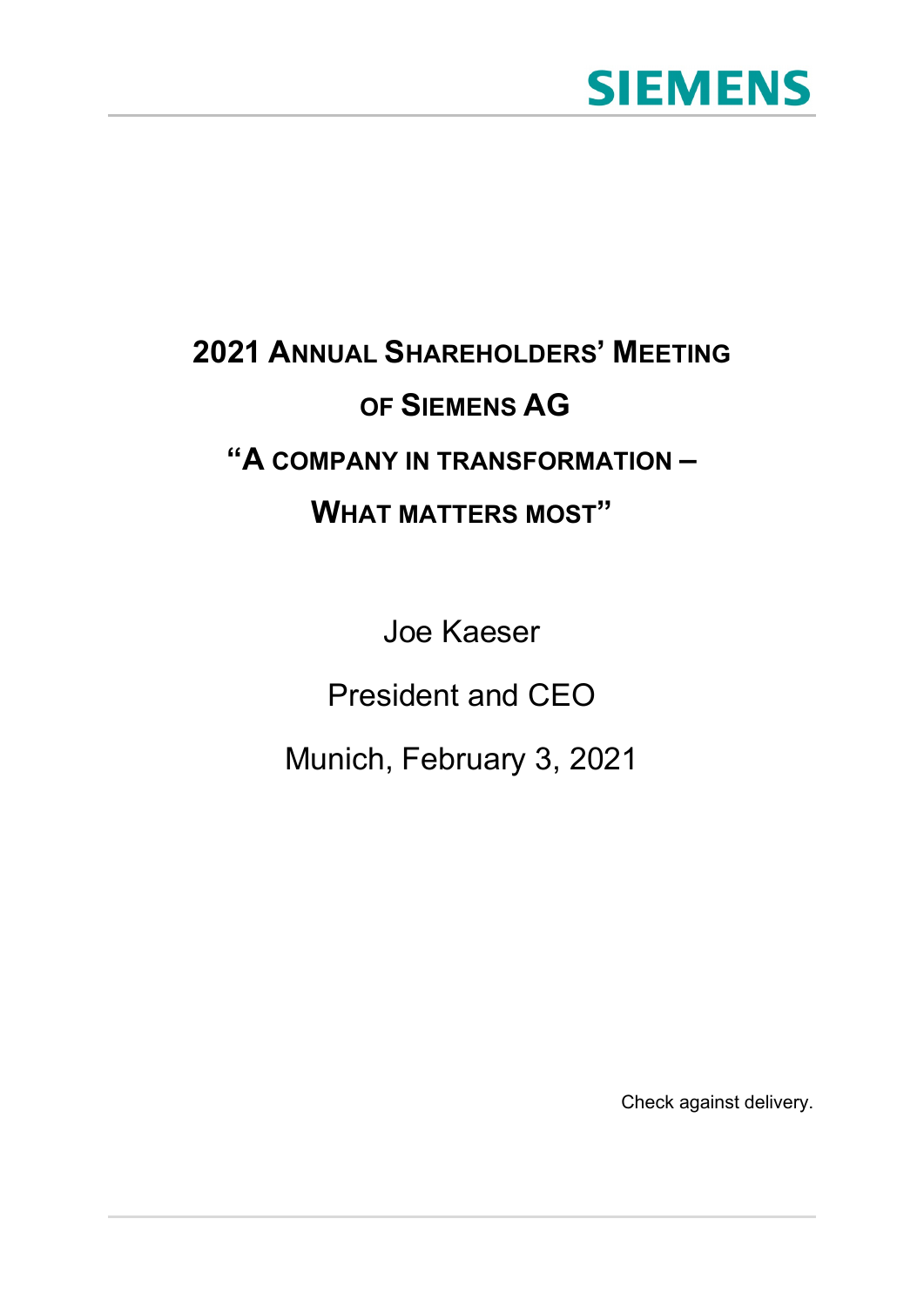Thank you, Jim, for those gracious and appreciative words. Let me return my warmest thanks for your exceptional support in the many topics of the last year.

Esteemed shareholders, ladies and gentlemen,

I'm pleased that you're taking part in today's virtual Annual Shareholders' Meeting of Siemens AG, and I warmly welcome you. Under the present circumstances, holding a virtual event is the right thing to do. The health and safety of people have absolute priority. I hope it will be possible next year to meet again in person.

If not, one will certainly have to find legally binding solutions for an interactive dialogue. Since this is necessary. For both sides.

Today we're concentrating on what's possible and what matters most. What matters most to us at Siemens? What drives us?

We've stated as our purpose that we want to create value for all stakeholders – for all those involved with the company. For our shareholders, our customers, our employees and for society as a whole. The pandemic has made it clear to all of us that companies are not only part of the economy, but also key pillars of society.

The goal of our long-term Vision 2020+ strategy concept is to optimize this value creation. But this couldn't happen overnight. The company first had to be prepared. Along with a much stronger focus for our activities, our primary aim was to proactively initiate the transformation in the company's healthcare, energy and industrial infrastructure sectors.

This strategy concept is working. Particularly under the most difficult conditions, in times of a global pandemic, we're seeing how robust the setup of our Siemens companies is and how efficient these companies are. Both fiscal 2020 as well as the excellent first quarter of fiscal 2021 clearly show this – also in comparison with our competitors.

- The Siemens AG share price has reached a new all-time high.
- The Siemens Energy share price has risen by around 60 percent since the company's public listing at the end of September 2020.
- And the stock market value of Siemens Healthineers is in the range of other global companies like Bayer or BMW.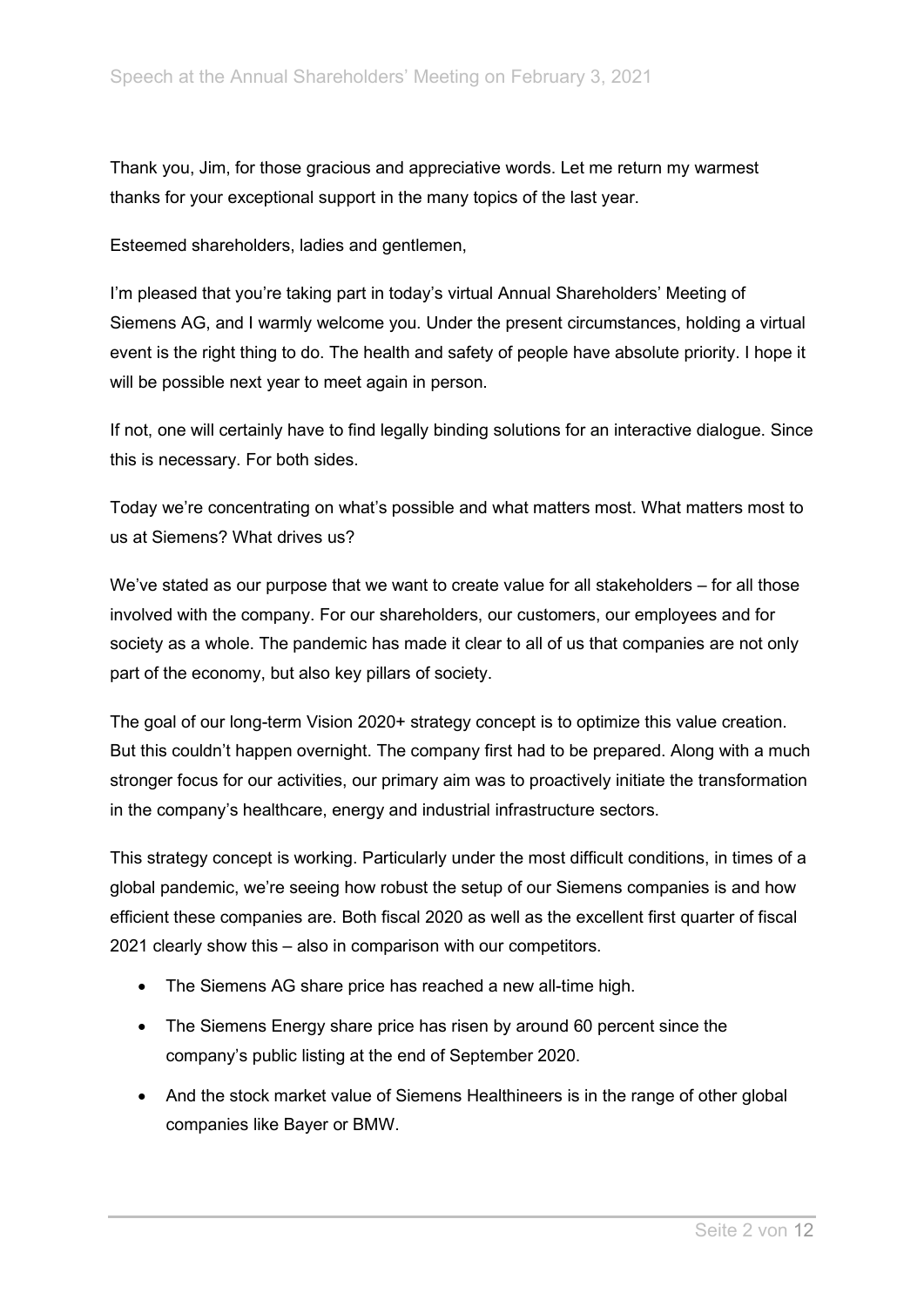This is the result, above all, of hard and dependable work by a great team. In the past few years, our colleagues at Siemens have rigorously executed Vision 2020+ – in every part of the company.

They've implemented what the Managing Board outlined, and the company's supervisory bodies constructively supported. I am very, very grateful to everyone for this. And the entire global team can be proud of what they've achieved.

We've thus made the Siemens companies ready for the future and have sustainably increased the upside value potential of the Siemens businesses.

The Siemens ecosystem now comprises three strong and independent companies, based on a respected global brand and shared values: Siemens AG, Siemens Energy and Siemens Healthineers. Each of these companies can now concentrate on the specific requirements of its respective markets and quickly respond to changes.

With our realignment, we've given our businesses the entrepreneurial freedom they need to pursue their development in their respective markets – but also the entrepreneurial responsibility to prevail against their competitors and create value for their shareholders. The chances of achieving these goals have increased significantly with the realignment. As have the risks of the consequences of underperformance.

In March 2018, we successfully listed Siemens Healthineers. Since then, Healthineers' value has increased from €28 billion to nearly €50 billion, or by nearly 80 percent.

With this move, the company has been able to increase its capital at attractive conditions. And with its takeover of Varian – the market leader in the field of radiation therapy for fighting cancer – it's initiated a transformational step. With this acquisition, the stake of Siemens AG in Siemens Healthineers dropped to 79 percent from the original 85 percent. Such an important transformational step wouldn't have been possible as a division in a conglomerate.

On September 28, 2020 – following a separation process that was exemplary in terms of content and timing and took place under unprecedented conditions – we spun off and listed Siemens Energy on the stock market. After initial selling pressure due primarily to technical effects, the share developed well and increased the company's market value from around €15 billion to – at the peak – nearly €25 billion. Admission to the MDAX on December 21, 2020, was thus only a logical consequence.

Much more crucial, however, was the question of what impact the spin-off would have on Siemens AG. Would the often-hoped-for re-rating of the share actually happen? It did, and it came faster and stronger than we'd hoped. The spin-off acted like a turbo on the share price of Siemens AG.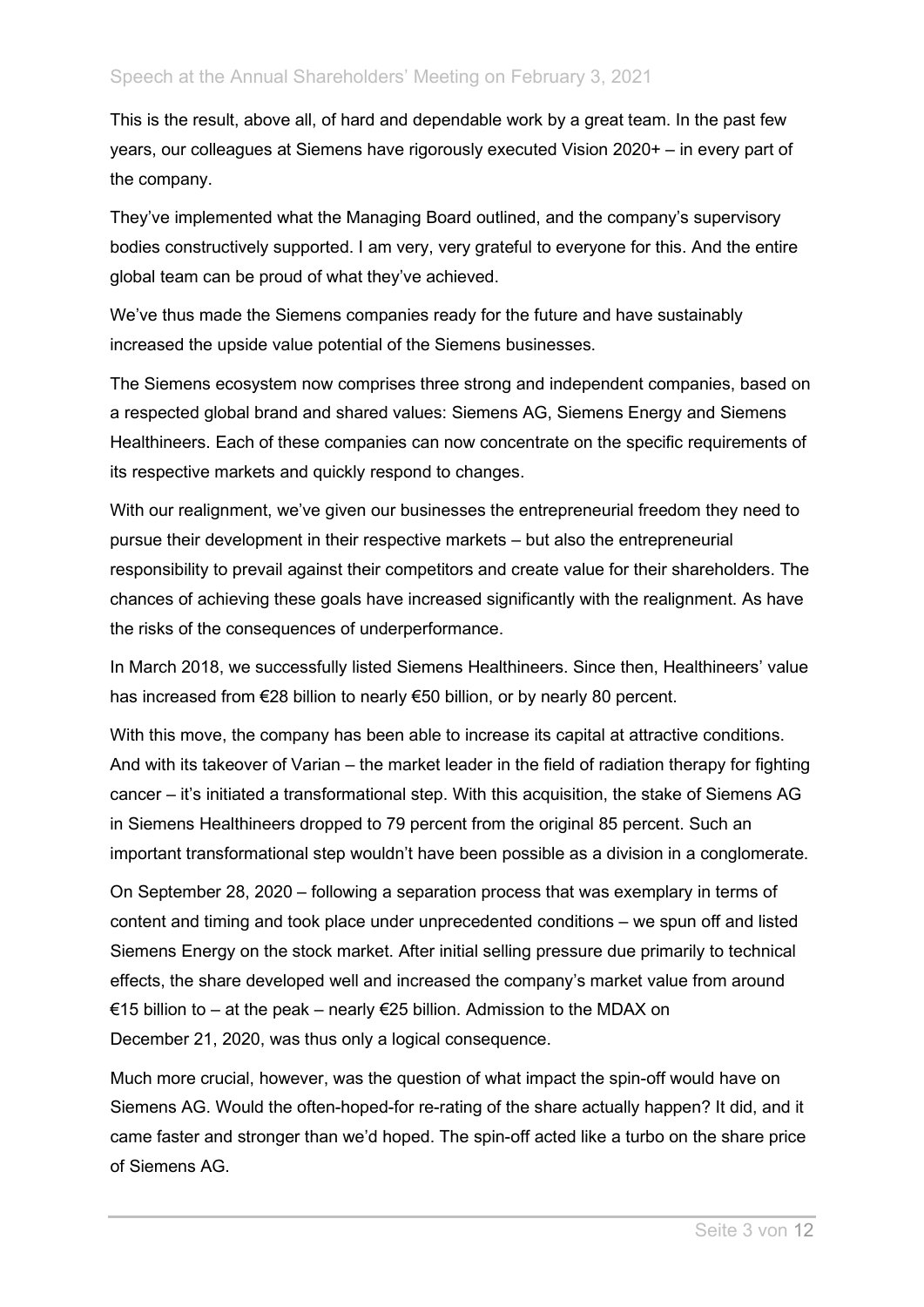The share price rose by more than nine percent on this one day and thus increased our market capitalization by roughly €7 billion.

In the following days, the Siemens AG share gained further ground and regained its pre-spinoff level just two weeks after the public listing. This re-rating has continued ever since.

With the spin-off and public listing of Siemens Energy, we've completed the last major step in our company's structural transformation.

The creation of financial value has been clearly visible right from the start. The foundations for optimizing value creation – the third wave of Vision 2020+ – have been laid.

But we also clearly formulated our company's socio-economic orientation in Vision 2020+. Our aim is to create value for all stakeholders.

This marks a rejection of the doctrine first advocated by economist Milton Friedman 50 years ago in a sensational article published in the *New York Times*. The headline: "Corporate social responsibility is to maximize profit."

This marked the beginning of the triumphant trend favoring shareholder value. Shareholder value became the measure of a company's success: "The business of business is business." This maxim is still deeply embedded in the minds of many today.

In everyday life – and sometimes as good advice offered to CEOs on Twitter – one hears the old saying: "Cobbler, stick to your last."

Actually, we should have above all known long ago that the short-term maximizing of profit alone can't be the meaning and purpose of a company.

All relevant stakeholders are entitled to profit from a company's activities.

Over 150 years ago, Werner von Siemens spoke of an "inventive spirit" – that should be employed for the benefit of people and as a "higher law" in the "interest of the whole" – that is, society. Today we call this "purpose."

It's best to start with the customer. When it comes to the question of whether Siemens creates value for its customers, the best people to ask are the customers themselves. And this is exactly what we do to determine our so-called Net Promoter Score, a measure of customer satisfaction. Using this well-known method, we regularly ask customers if they would recommend us to others.

Over the past few years, we've steadily increased our Net Promoter Score by a total of 72 percent. That's a significant and encouraging improvement. Because satisfied customers come back to us.

To bring them back, however, we need competitive products and solutions. Innovation is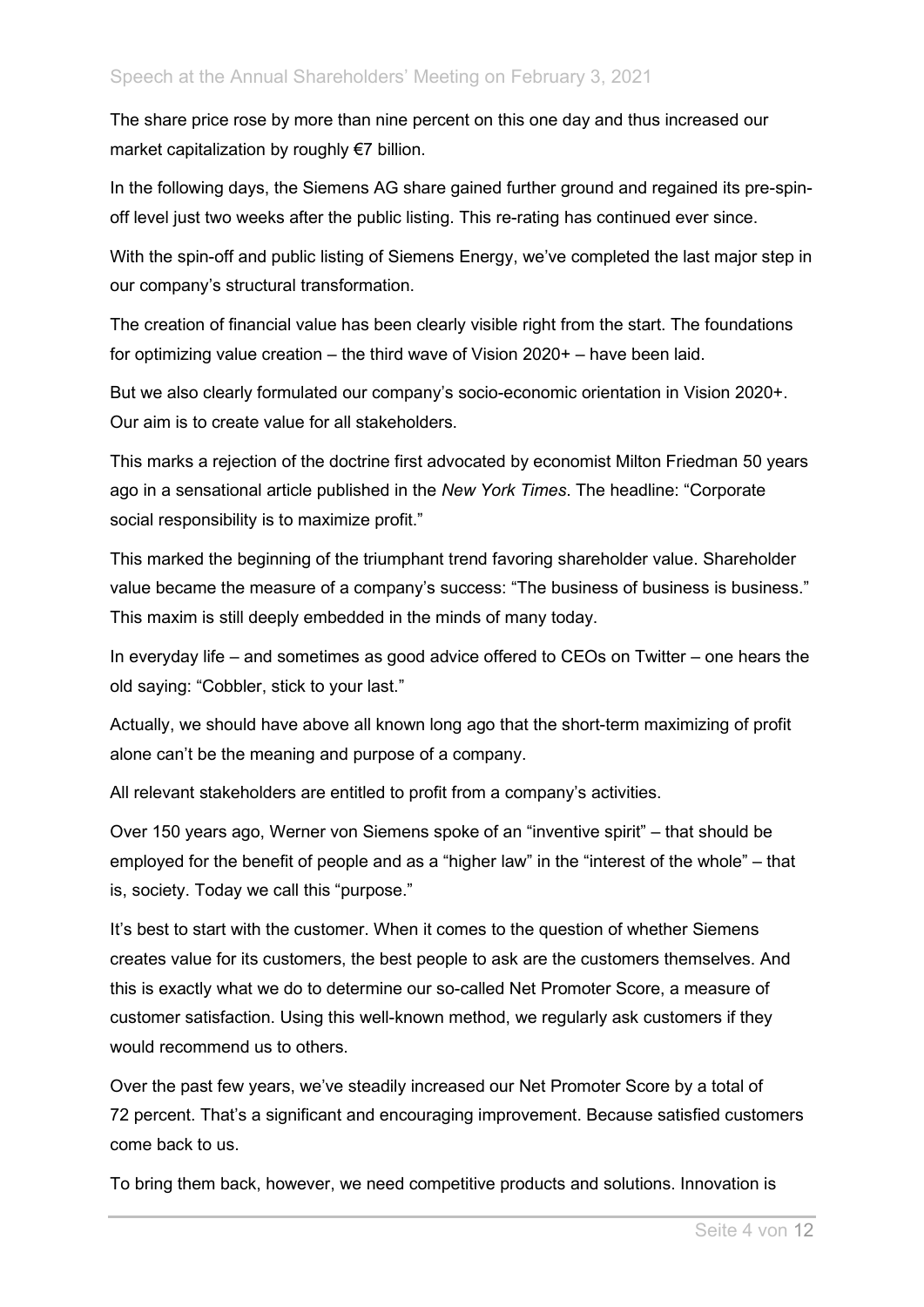what we do to create value for customers. And leading technologies are an important tool here.

That's why we've continuously increased our spending on research and development in recent years. In fiscal 2020, these expenditures amounted to €4.6 billion, an increase of 35 percent over 2013. Over 40,000 employees worldwide work in research and development at Siemens. In fiscal 2020, they came up with 5,120 inventions and filed 2,740 patent applications.

Today, we concentrate our research and development on future-oriented fields like the Internet of Things, artificial intelligence, digital twins and distributed energy systems.

Customer satisfaction and innovation are the natural prerequisites for growth. A long-term comparison is worthwhile here. Viewed historically, Siemens' revenue grew fastest in the era of Heinrich v. Pierer. Also because he recognized the potential of the Asian market, especially China, early on. Even though a dark chapter in the company's history occurred late in his term of office, it's still fitting to expressly acknowledge his lifetime achievement.

After several years of stagnation, we were able to stimulate growth again beginning in 2014 with Vision 2020 and accelerated growth in the subsequent years. Growth creates opportunities, in particular, also for employees. For example, when it comes to jobs.

- Since 2013, the comparable number of employees has grown by a net 19,000.
- Today, around 293,000 people work for Siemens AG and about 93,000 for Siemens Energy.
- At the end of fiscal 2020, 245,000 employees were Siemens shareholders. Hardly any other company boasts so many employee shareholders.
- What few people know: between 2015 and 2020, Siemens hired 222,000 new employees. This figure naturally includes replacements, but these, too, reflect a conscious decision for the future.

We not only create jobs, we also offer our employees attractive opportunities for the future.

- For employees in structurally weak regions, we've set up a Fund for the Future that earmarks €100 million for measures such as continuing education and qualification.
- Not including Siemens Energy, Siemens AG invests more than €300 million annually in employee training and continuing education.

We also do this because we want and need expert and motivated colleagues. Employee satisfaction is a valuable asset. That's why we regularly ask our employees for their opinions. Over 160,000 employees took part in the last employee survey conducted in November 2020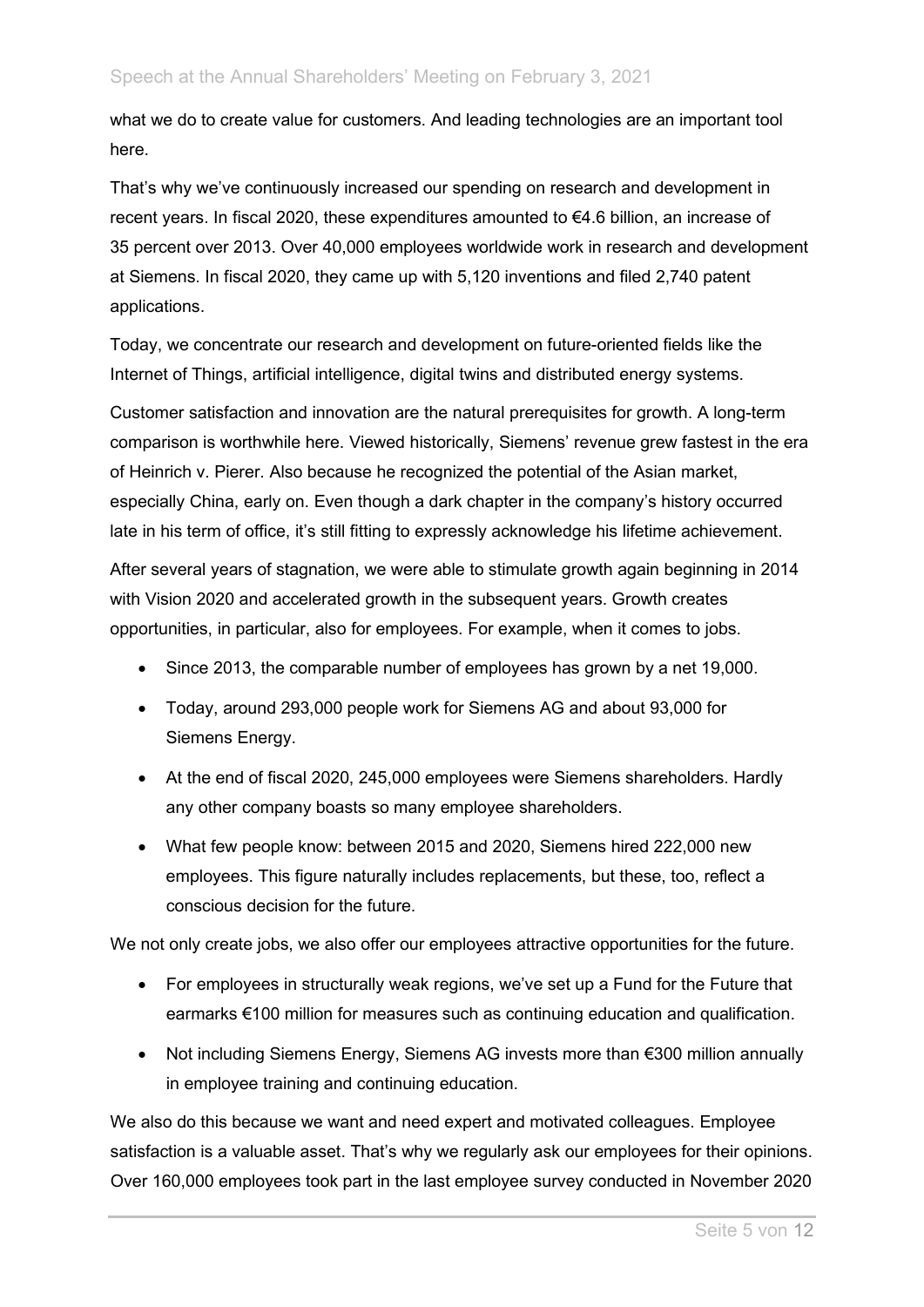– a participation rate of 67 percent. This response alone testifies to our employees' high level of commitment.

This commitment is also reflected in the most important questions, such as whether our employees have "a positive future at Siemens" Or do they see opportunities? The result: 76 percent of those questioned answered positively. That's an improvement of 14 percentage points compared to the previous survey. Some 47 percent of our employees said they'd recommend Siemens to a friend as a good place to work.

And what personally pleases me most: 86 percent of our employees believe they can be successful at all levels of Siemens "regardless of gender, ethnicity, age, sexual orientation or disability." Despite this score, we have work to do here with the remaining 14 percent.

Esteemed shareholders,

we also create dependable value for you. And that wasn't always the case. One of the most important benchmarks is total shareholder return – that is, the increase in the value of your investment from reinvested dividends over a longer period of time.

From the end of July 2013 to January 25, 2021, the value of the Siemens share climbed by more than 136 percent! In contrast, the total return on the DAX 30 in the same period was only 64 percent. With an investment in our former main competitor, one would even have had a negative return of nearly 44 percent.

That wasn't always the case either. One important reason for this development is that we've been able to stabilize profitability over the years and then significantly increase it.

First of all, however, we had to stop the worrying decline in our EBITDA margin compared to our competitors.

In a second phase, from 2014 to 2016, we were able to stabilize the margin. Closing the gap from 2017 onwards went hand-in-hand with the Vision 2020 strategy concept gaining traction. In the fourth quarter of fiscal 2020, we were able to further increase the lead over our competitors, with an achieved EBITDA margin of 17.7 percent. And we see that Siemens continued to develop very positively in the first quarter of fiscal 2021.

This relative operational strength was also evident overall in fiscal 2020. Compared to others, we held our own under historically difficult conditions.

- Cutbacks in new orders from our customers, a decline of 7 percent, was clearly noticeable.
- Revenue remained virtually flat at €57.1 billion. The decline of two percent was far less than was initially feared in the pandemic.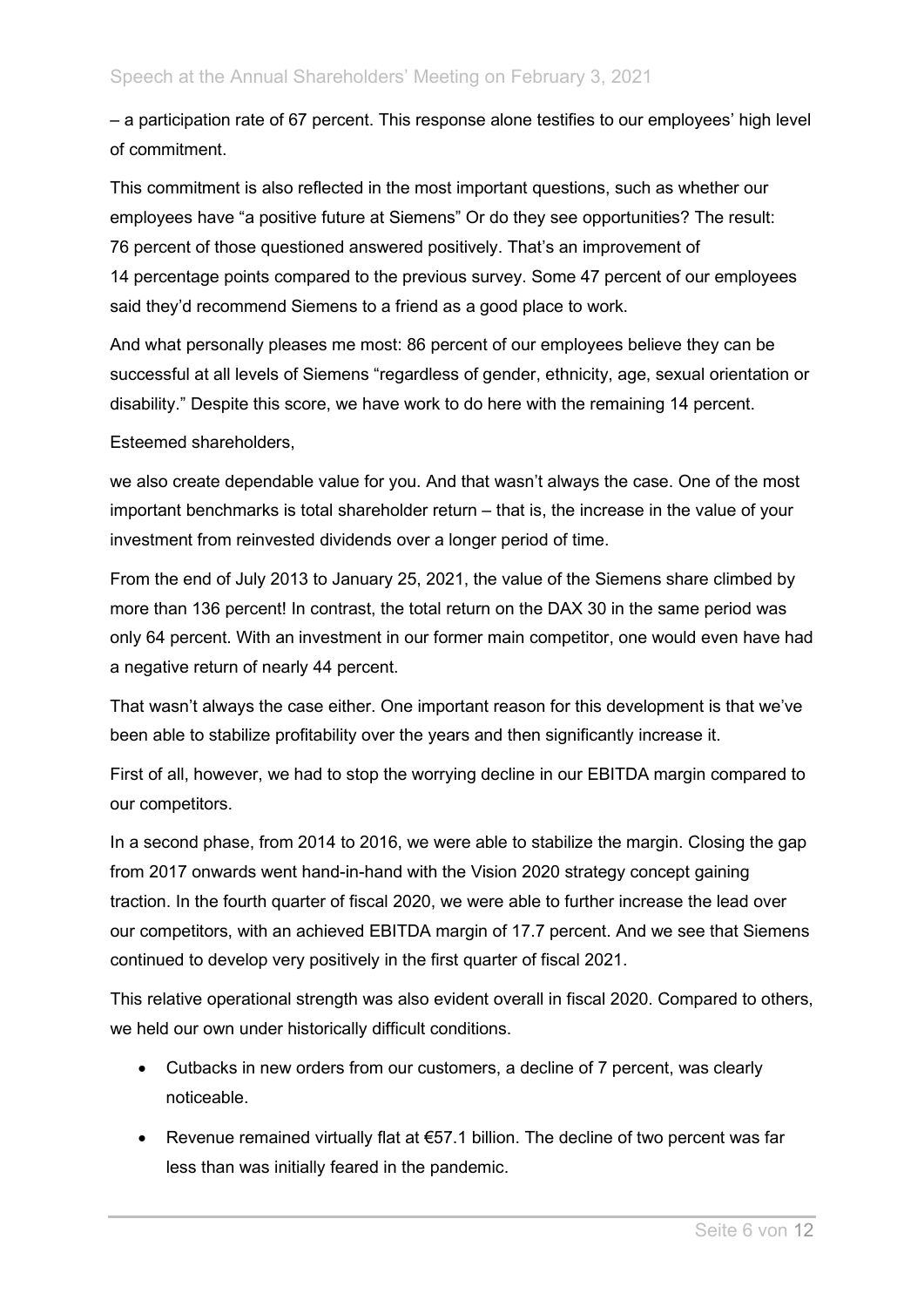- The book-to-bill ratio of 1.05 also shows that overall demand remains structurally intact.
- At our Industrial Businesses, Adjusted EBITA that is, earnings before interest, taxes and amortization of intangible assets – dipped slightly to  $\epsilon$ 7.6 billion. The margin of 14.3 percent virtually matched the prior-year level.
- Net income of €4.2 billion was impacted by charges for the realignment, among other things.

Free cash flow developed particularly well. In fiscal 2020, we saw a gratifying ten percent increase here to €6.4 billion. This marks the highest value reached in the past decade and is a strong signal of the company's robustness and reliability, particularly in times of crisis.

For fiscal 2020, we're proposing a dividend of €3.50 per share to the Annual Shareholders' Meeting. This corresponds to a payout ratio of 70 percent of net income and is thus above the target corridor of 40 percent to 60 percent.

Excluding the ten percent market value of Siemens Energy, the dividend actually corresponds to the €3.90 dividend distributed in the previous year.

Increasing share prices are also fed by credibility. And credibility is reinforced, in turn, by the reliability of a company's guidance.

Our guidance for the past fiscal year was a moderate decline in comparable revenue, an increase in orders, and a book-to-bill ratio greater than 1.

Due to the pandemic, we – like all other companies – had to adjust our annual guidance. We fulfilled this adjusted guidance. Fiscal 2020 thus marks the seventh year in a row in which we've reliably met our guidance. Although it must be admitted that the quality of target fulfillment in 2020 was lower.

Times of crisis are times of management. Crisis management cannot be delegated. We set two priorities at Siemens:

- The first priority was to protect the health and safety of our employees and our partners at all times.
- The second was to responsibly maintain our operations in order to give our customers and suppliers the best possible support.

Backed by a company-wide crisis taskforce that was immediately convened, we were able to reliably meet both priorities and get through the first wave of the pandemic in good shape. What we learned during this time enabled us to master the far more drastic second wave without any noteworthy impairments so far.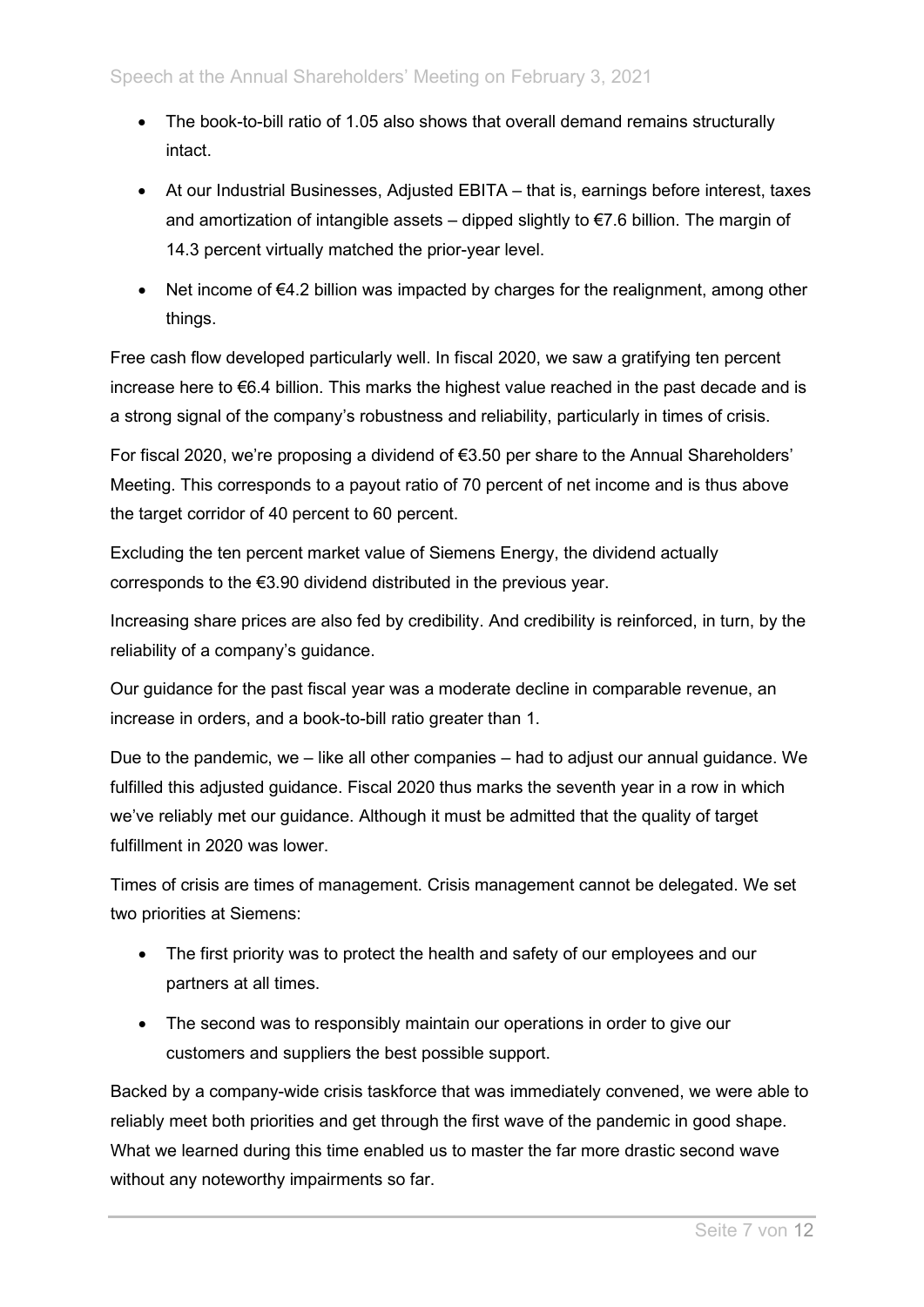This is a remarkable achievement by our global team, which is dealing carefully and effectively with the different regional conditions.

For example, we made it possible for 220,000 employees at Siemens AG and Siemens Energy to work on a mobile basis.

The pandemic is far from over, but trust in our company has also grown because we've mastered the crisis well so far and have helped society alleviate its impact.

Esteemed shareholders,

Along with ensuring profitability and reliability, the company's strategic realignment has also created value. As a focused company, Siemens AG now has a higher rating. Since June 30, 2020, the value of your shares has grown by almost 36 percent, and even reached an alltime high of more than 40 percent. By contrast, the DAX rose only by around 11 percent in the same period. And we're naturally very pleased also with the positive development of the Siemens Energy share.

For us, satisfied shareholders are also satisfied owners. For responsible owners and for us, the employees of Siemens, what also matters is the value the company creates for society.

This value is reflected in the creation and preservation of jobs. But it's also reflected in how we honor our responsibility for our environment. The living space for future generations. How we fulfill our commitment to society. And also how we show ethical responsibility and longterm orientation with good corporate governance. Here as well, Siemens has clearly improved in recent years. Let's start with the environment and a clear commitment: we support the United Nations' Sustainable Development Goals and the Paris Climate Agreement.

Here are just a few examples of what I mean.

- The technologies of Siemens AG and Siemens Energy enable customers to make their production, their plants and their buildings more resource-efficient.
- With the help of our technologies, our customers abate more than 671 million tons of CO2 emissions every year. That's more than the annual CO2 emissions of Indonesia.

Even before the Paris Climate Agreement was signed in December 2015, Siemens was the first major industrial company to commit on its own initiative to achieving carbon neutrality by 2030. And we're honoring this commitment: since 2014, we've reduced our own emissions by more than 54 percent. And we're continuing to rigorously focus our internal systems on achieving and maintaining sustainability.

We've learned lessons here from our unfortunate commitment to a coal mine in Australia. A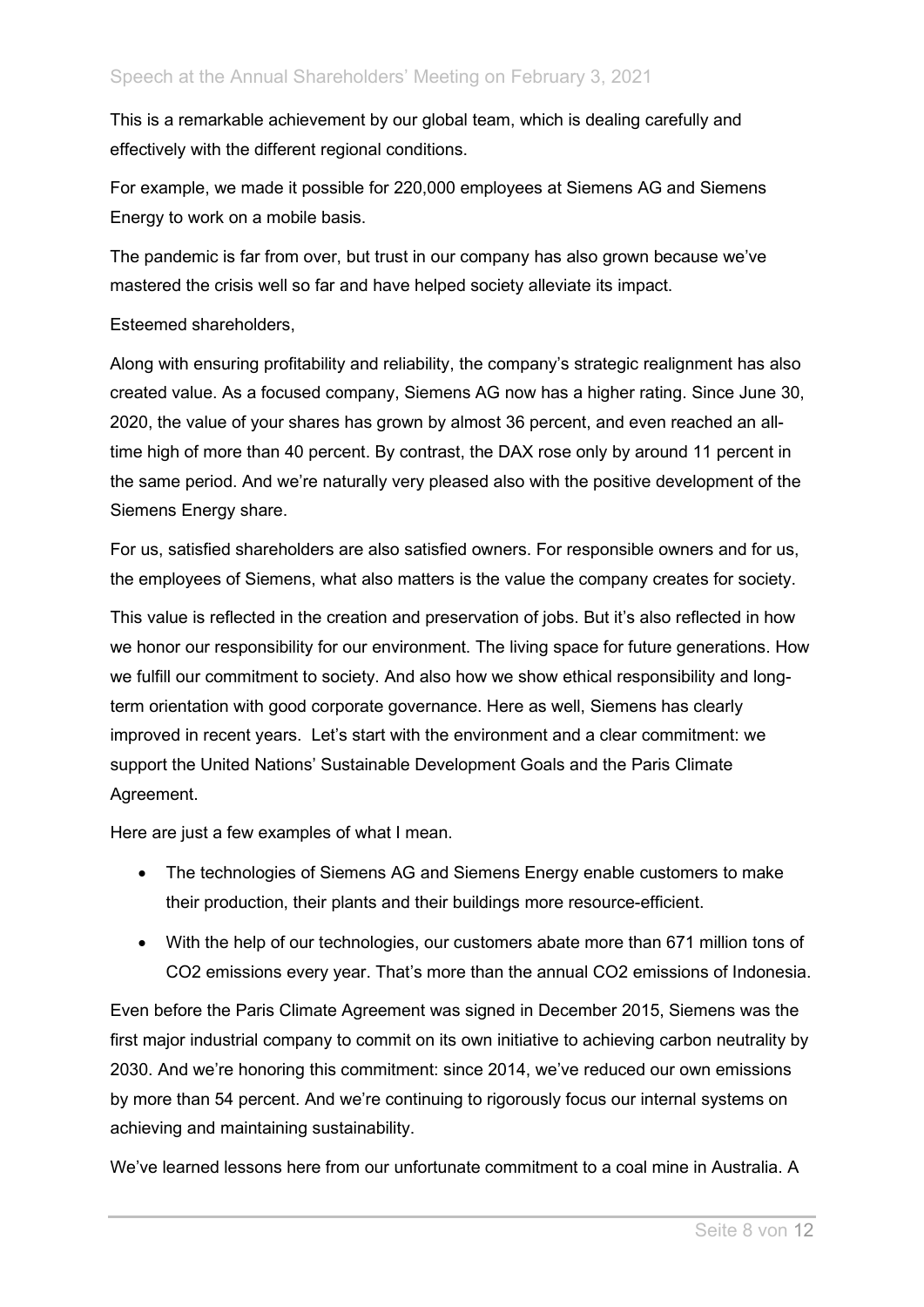small order for locomotive signaling systems suddenly became the yardstick for our climate commitment.

In the future, our Sustainability Committee will, in relevant cases, meticulously review projects for their ecological, social and economic risks.

You can find a review of the entire range of our activities in this area and the related results in our annual Sustainability Report.

Social responsibility also means commitment, solidarity and helpfulness. Siemens employees have done an outstanding job during the pandemic:

- They've kept the company running whether from home or in the field or, even, working directly in production.
- They've continued to deliver products and provide services to our customers under the most difficult circumstances – and thus helped stabilize supply chains and supplies for people.
- They've not only done so much for the company, they've also committed to society and made generous donations. Their donations to the COVID-19 aid fund – which Siemens matched – have helped people throughout the world.

Our *Caring Hands* initiative provided more than €15 million for aid projects. This shows how deeply social responsibility is anchored in Siemens employees. This social commitment and these actions by our employees should also be recognized and honored – not just with applause and appreciative words, but with an appropriate financial reward.

The Managing Board therefore decided that every employee below the Senior Management level would receive a COVID-19 bonus of up to €1,000. The total amount comes to €200 million. That's a lot of money. But it's also a strong message: we stick together in times of crisis. This is also the story behind the numbers you see here.

In the pandemic year 2020, profits, dividends and Managing Board compensation declined, the latter quite significantly. Research and development investments as well as the number of employees, on the contrary, remained the same.

We're committed to solidarity. We're firmly focused on the future. And we share our burdens without endangering the future or shifting the largest share of the burdens to the weaker. This is also a sign of modern social partnership in temporarily difficult times. However, this should not be confused with the need for structural corrections.

The development of our company in all categories is respected and recognized worldwide:

For five years in a row, the influential Fortune magazine has rated Siemens as the world's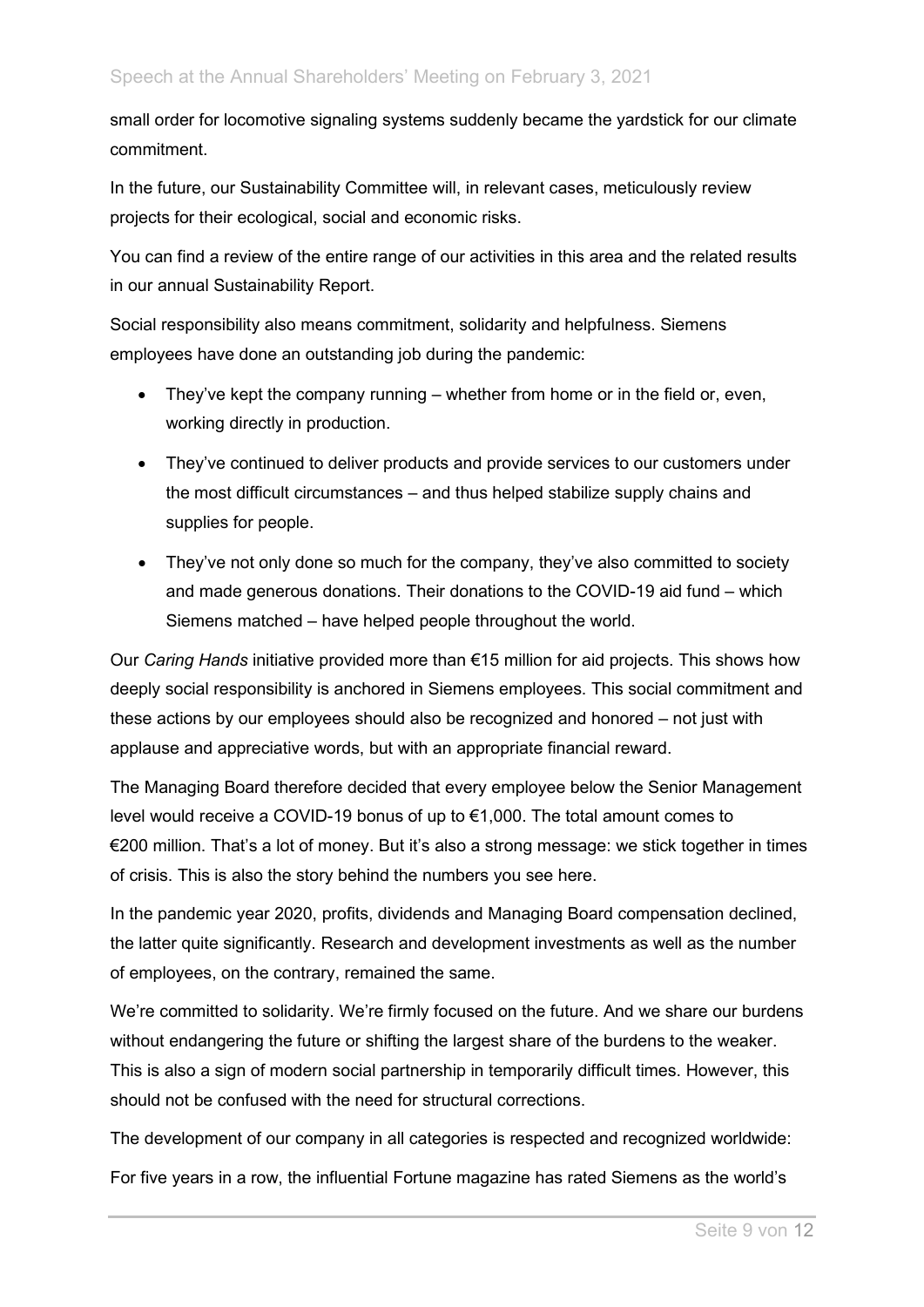most admired company in its industry. This is a particularly gratifying success for a German company, especially coming from a highly regarded American publication.

Siemens is doing well in many ways today. Especially in terms of its reputation. But this wasn't always the case. Many of you know this. Not all that long ago, Siemens made headlines like these: "Major raid at Siemens", "200-million slush fund at Siemens", "Siemens scandal alarms U.S. stock exchange authorities"

I personally experienced that period and had been in office as the new Chief Financial Officer for just a few months. On November 15, 2006, 200 police officers searched Siemens' offices in Munich. It soon seemed likely that one was dealing with the largest known corruption scandal in Germany's economic history.

Investigations followed in Germany and abroad. And the company faced enormous damages whose dimensions couldn't yet be estimated. Above all, however, the trust of employees, customers and shareholders in the company was shaken. Siemens stood at the brink of disaster.

Thanks to many people at many levels of the company, the damage to the company was relatively small in the end, given the dimensions of the scandal, and the economic consequences were unusually manageable. But this is also thanks to my predecessor Peter Löscher and the former Chairman of the Supervisory Board, Gerhard Cromme. I'd like to take this opportunity to expressly pay tribute to their achievements in this matter.

And I would also like to take this opportunity to commemorate one person in particular: Heinz-Joachim Neubürger. According to the investigations' files, he was the member of the former Corporate Executive Committee who pushed most strongly for adherence to the compliance regulations and for changing past practices. He tried to avert the disaster and, in the end, paid the highest price. With his life.

I mention this because I think it's important for the future of this great company. Without the successes of the Vision 2020 restructuring concept and the strategic future orientation of Vision 2020+, our company would surely still exist. Yet certainly not with a share price of €130. Perhaps just at €10 and with half the employees. Just like other conglomerates on this and the other side of the Atlantic that failed to see the signs of the times.

But without clean, ethical and responsible corporate governance, the company would have lost its license to do business and thus its existence.

After working at Siemens AG for more than 40 years, today is the day I'm leaving the company. I've met so many great people and experienced fascinating things. Not everything has succeeded, yet many things have.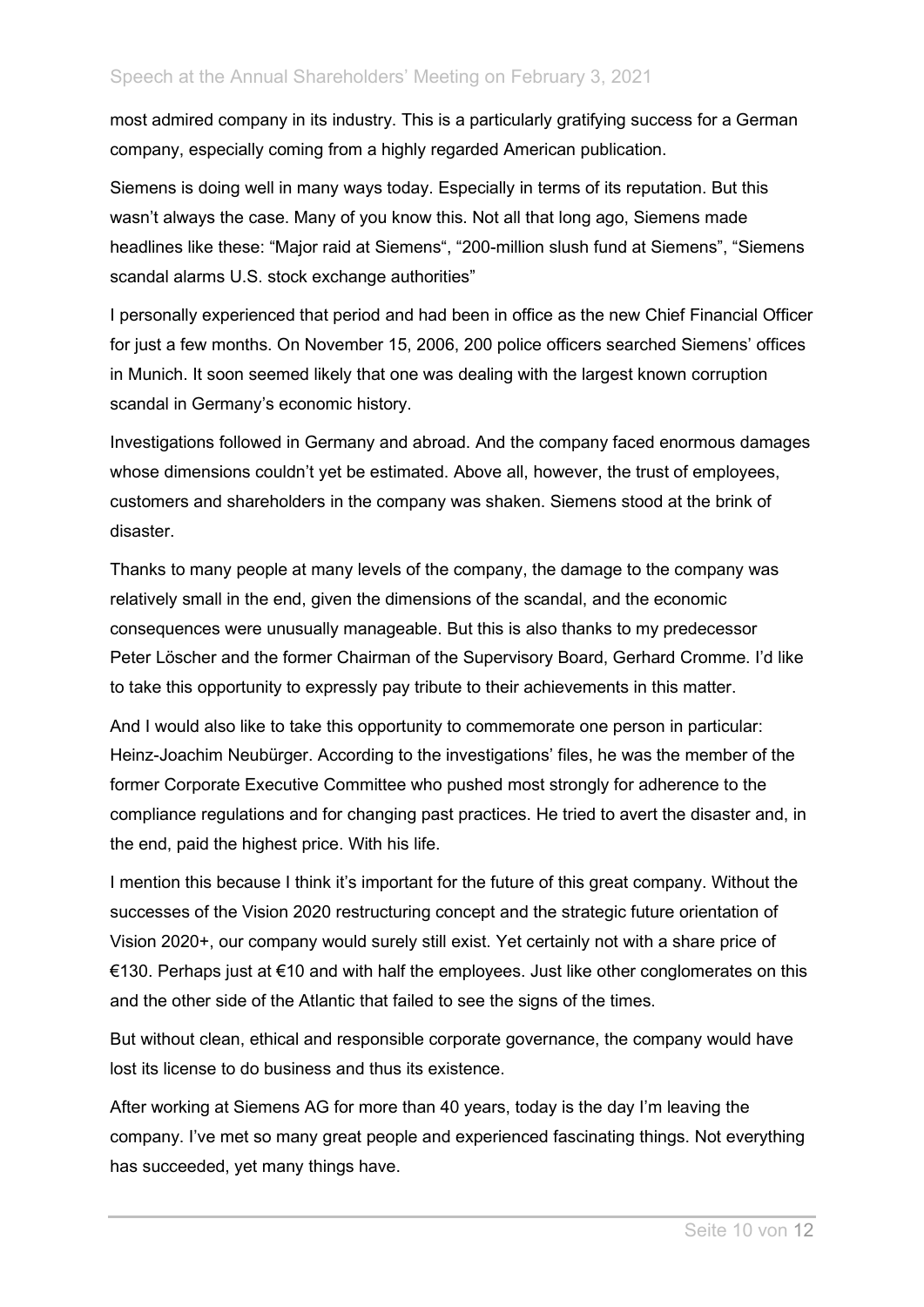## The question is: What remains? What will matter most in the future?

I believe the greatest achievement over the past seven years hasn't been the new setup of our businesses and the resulting economic strength. But that we've succeeded in understanding ourselves as a fundamental part of a global and multilateral community of values.

- That one looks to Siemens when it comes to seeing what is needed for a better world, for a more sustainable planet.
- That we have the products and solutions that lead people out of poverty, heal diseases and improve the quality of life.

We know it's in our own interest to stand up for our values in a multilateral world where the rules of the game vary widely from country to country.

We know it's good for our company to champion openness, tolerance, diversity, respect, inclusion and equality. For when we do, we promote social cohesion, international cooperation and, ultimately, stable conditions that benefit society as well as our company.

In this respect, interests and values are in harmony.

But we also know that only companies that are economically strong can meet this greater responsibility. That's why there's no alternative to growth, innovation and robust profitability.

Inclusive capitalism is thus the successful integration of all stakeholder interests.

That's why I say that the economy of the future needs a new interpretation of the business maxim. For our success in the pandemic clearly demonstrates that crisis-proof returns presuppose durable values. The maxim "The business of business is business" may still have its advocates. But I think: "The ultimate business of business is society." Time will tell who's right.

In fiscal 2020 and the first quarter of fiscal 2021, we made great strides toward reaching the goals of Vision 2020+. Yet there's still a lot to do. Because the "plus" never ends.

But the time has come now for me to hand over the company to the next generation.

When I presented Vision 2020, I said to the public – and especially to you, our shareholders:

"I personally vouch for making sure that the next generation inherits a better company. That is my vision. That is my responsibility. That is my promise."

I'll leave it up to you to judge whether this promise has been kept. I believed it was especially important after more than 15 years to ensure an orderly and well-planned succession. Because a strongly focused company also needs a suitable CEO.